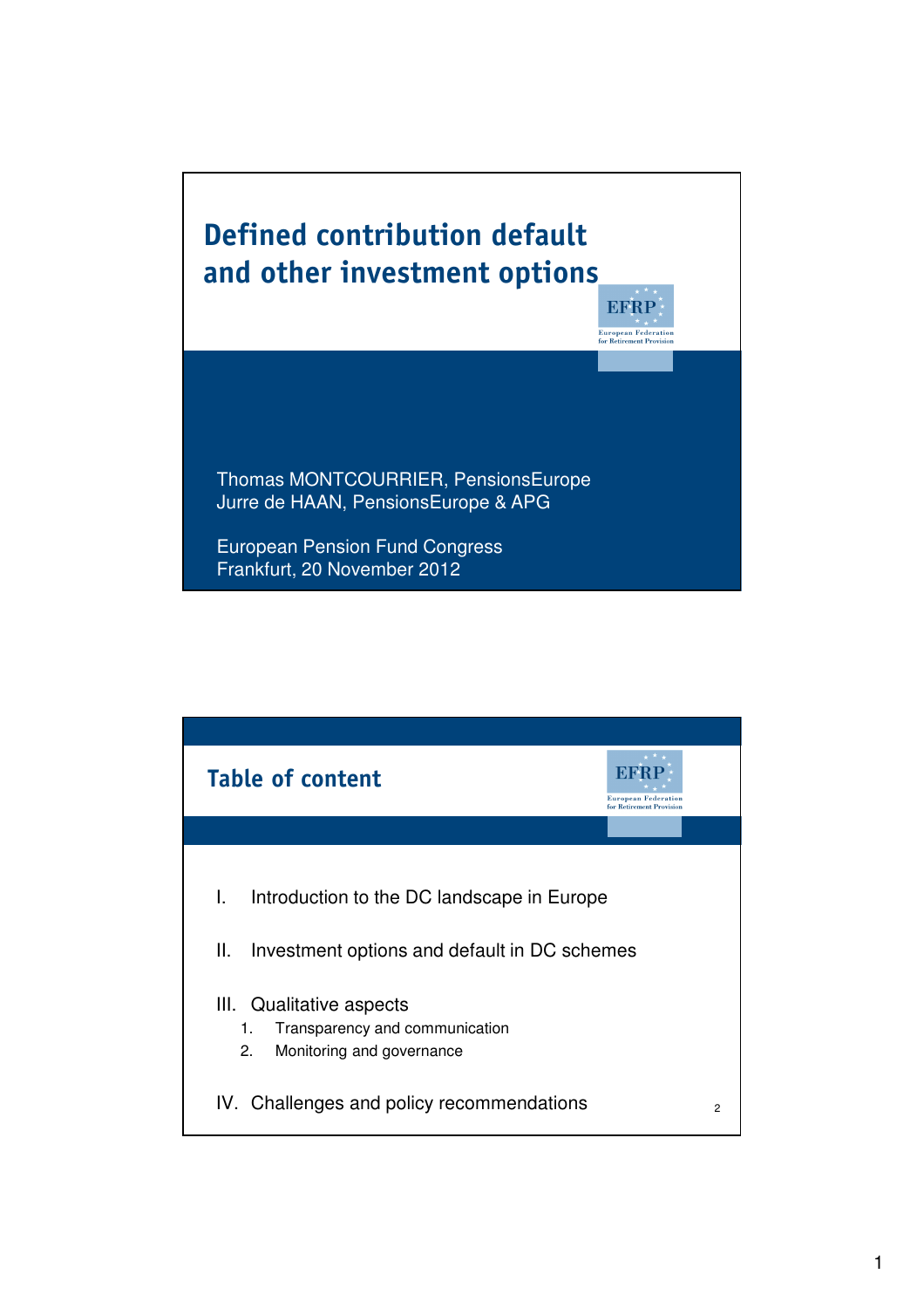

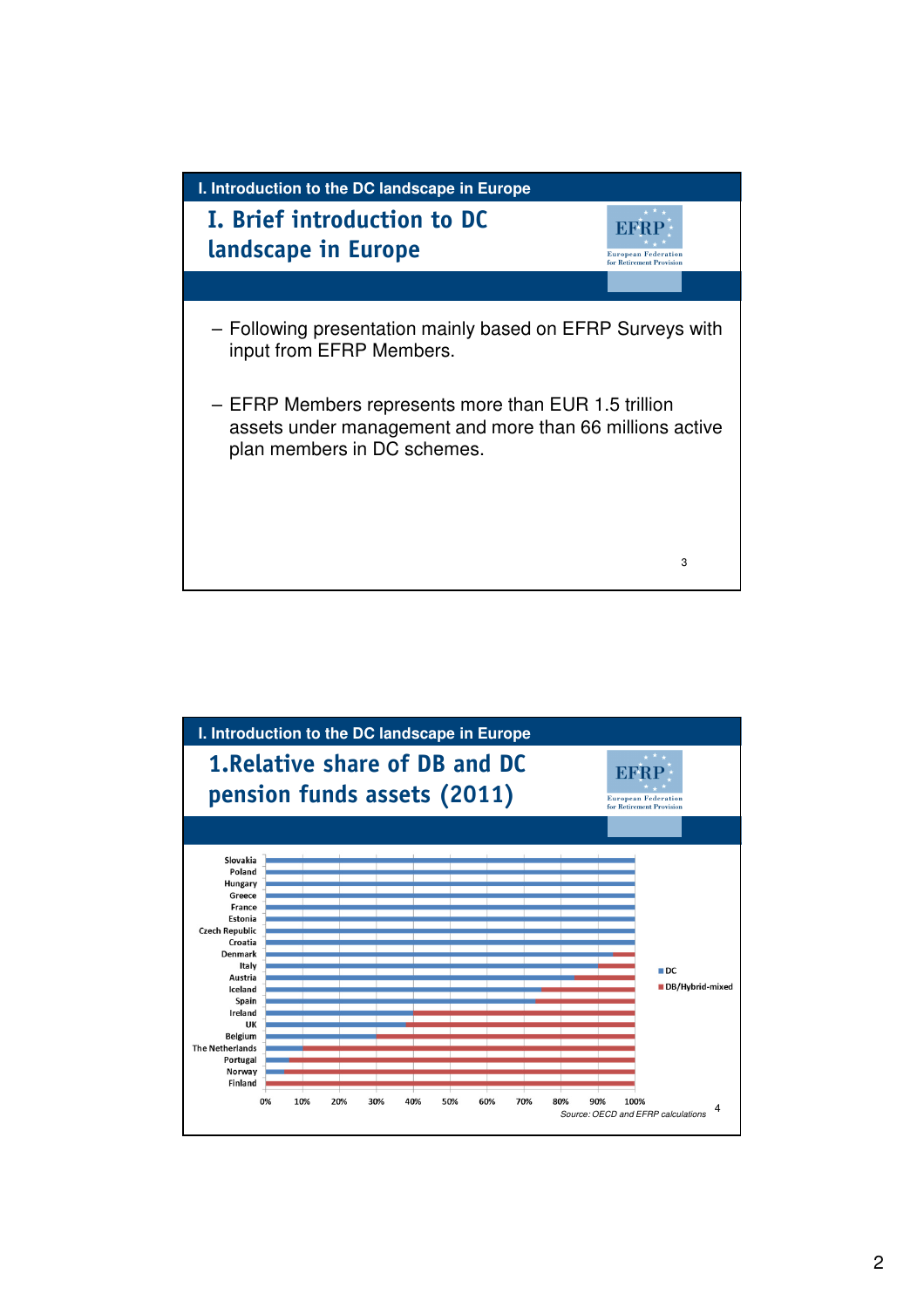

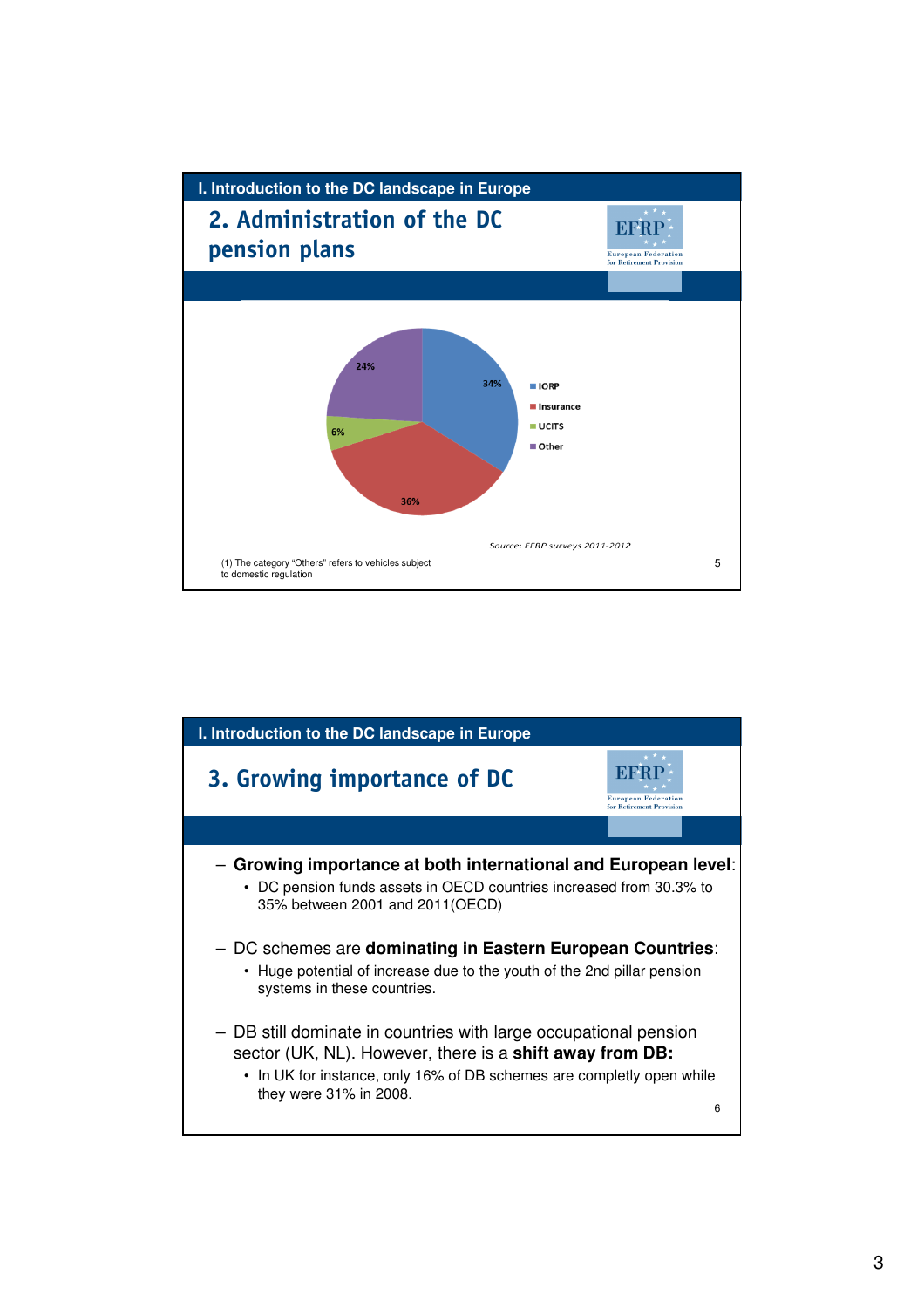

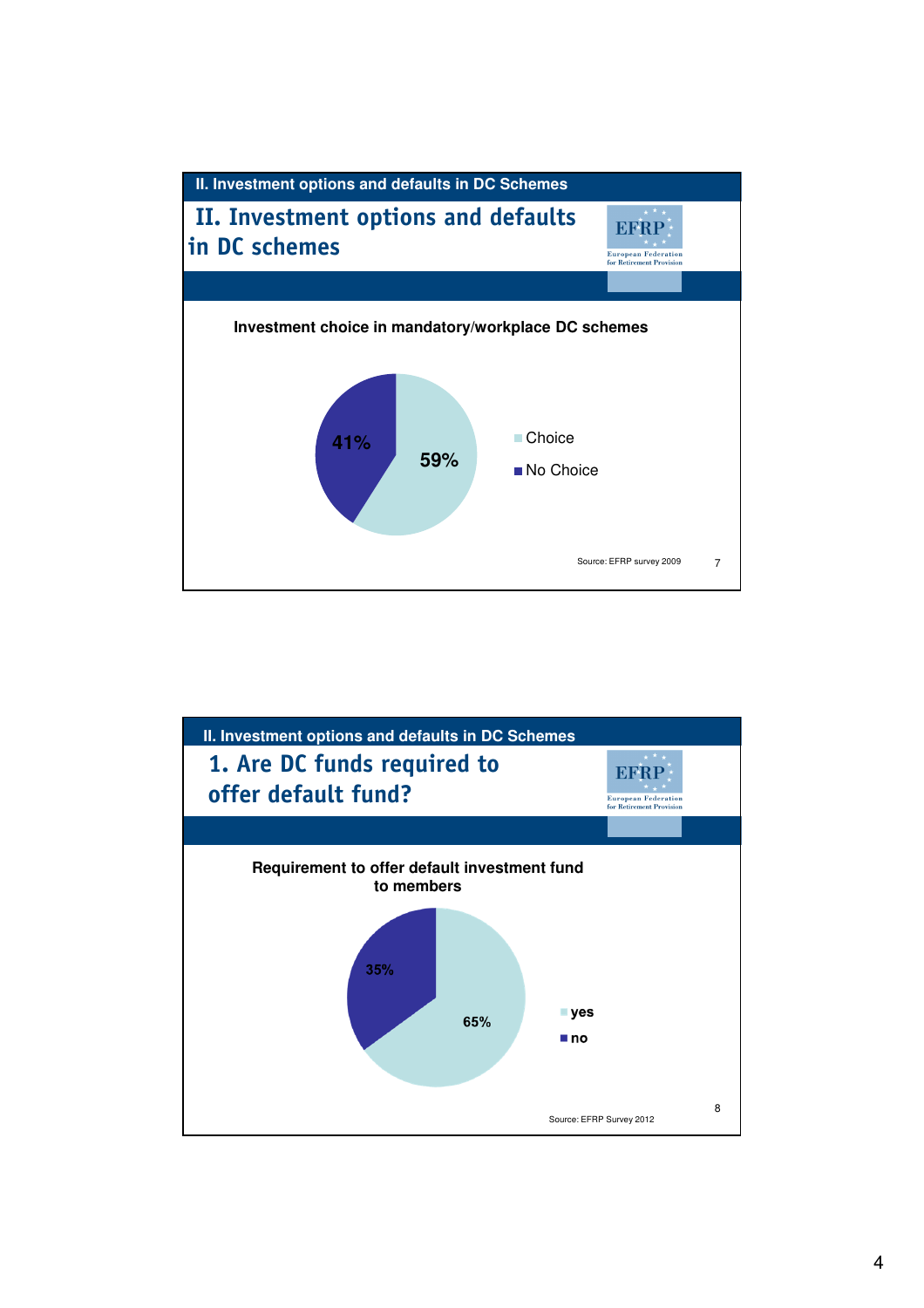

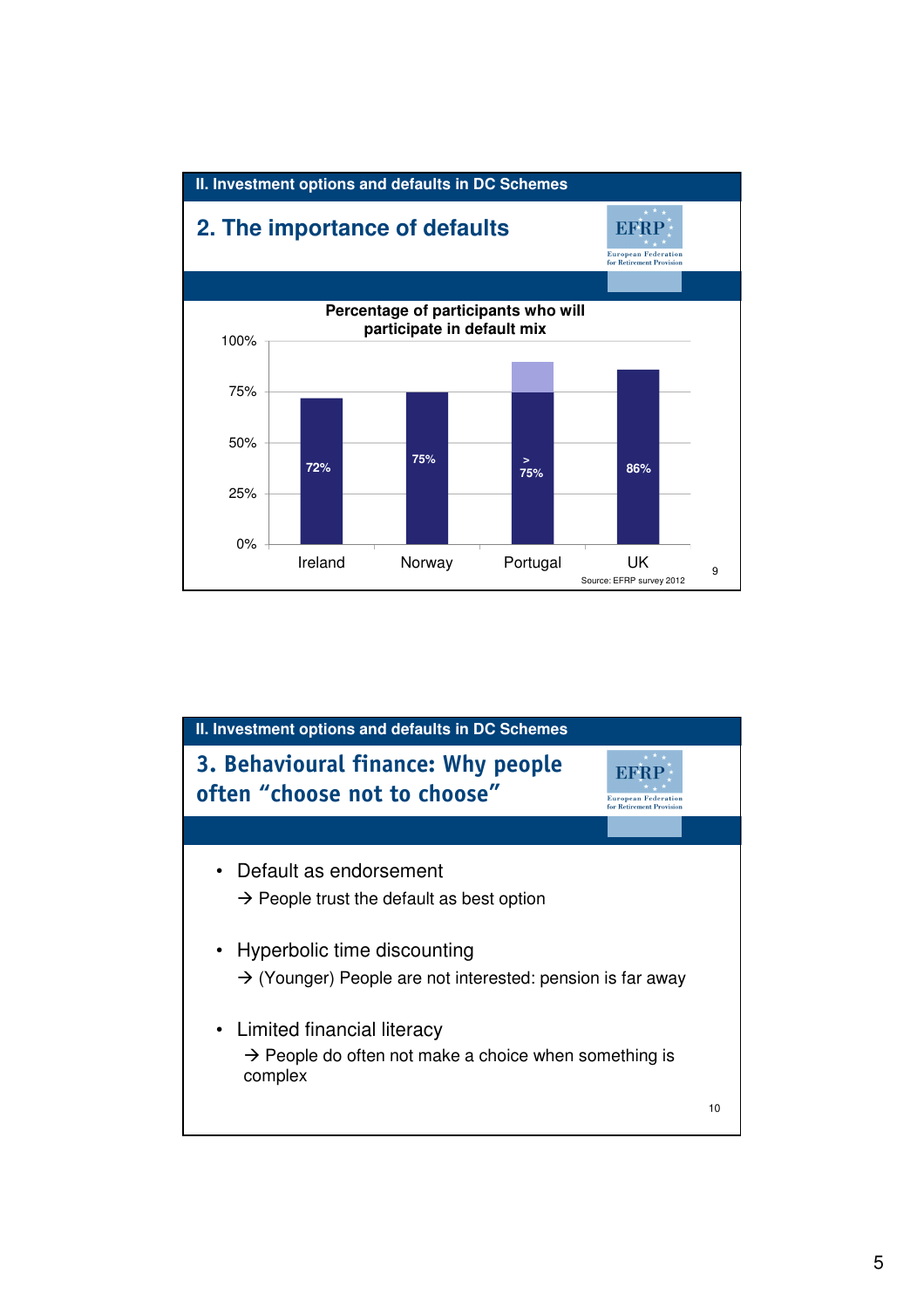

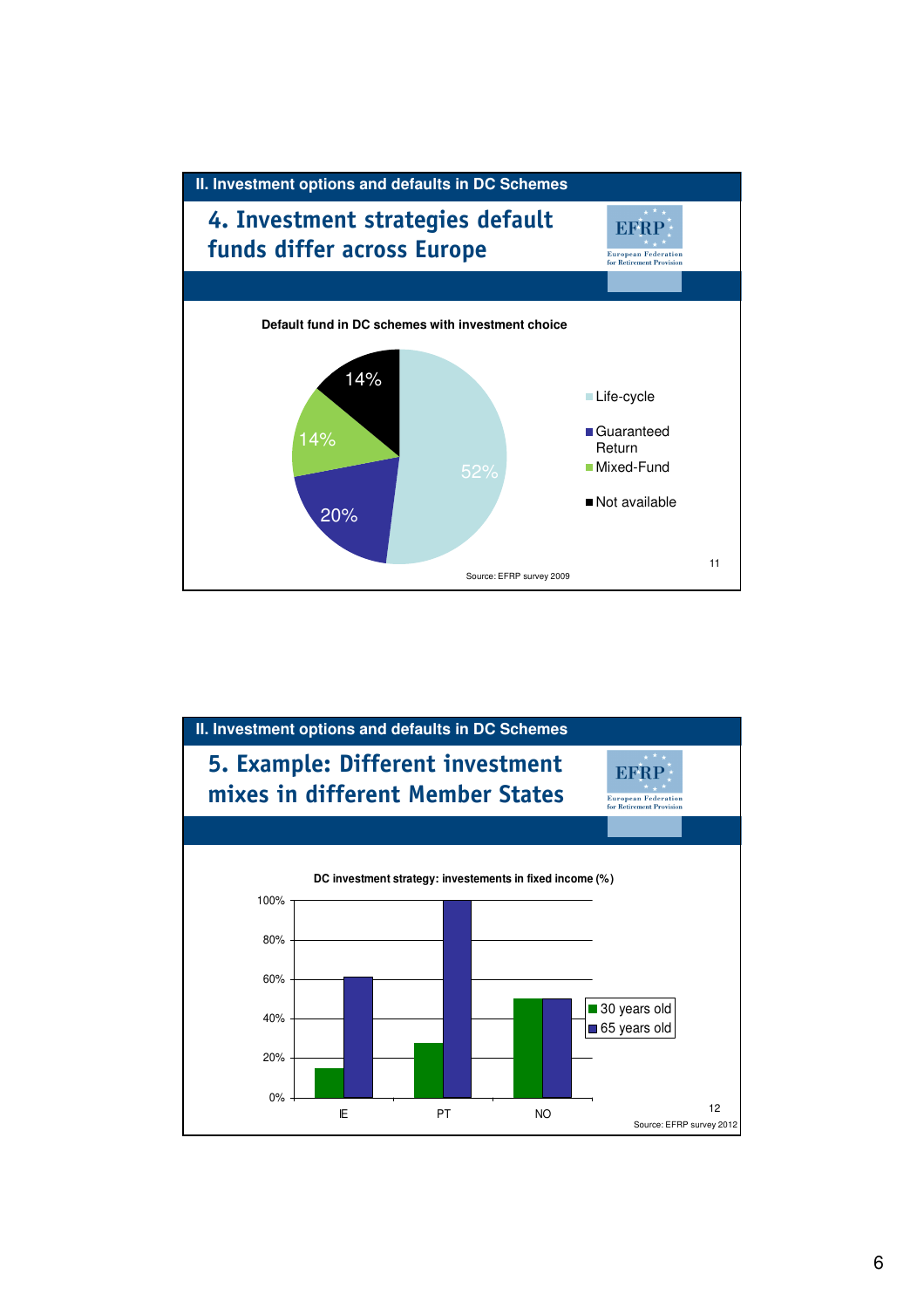

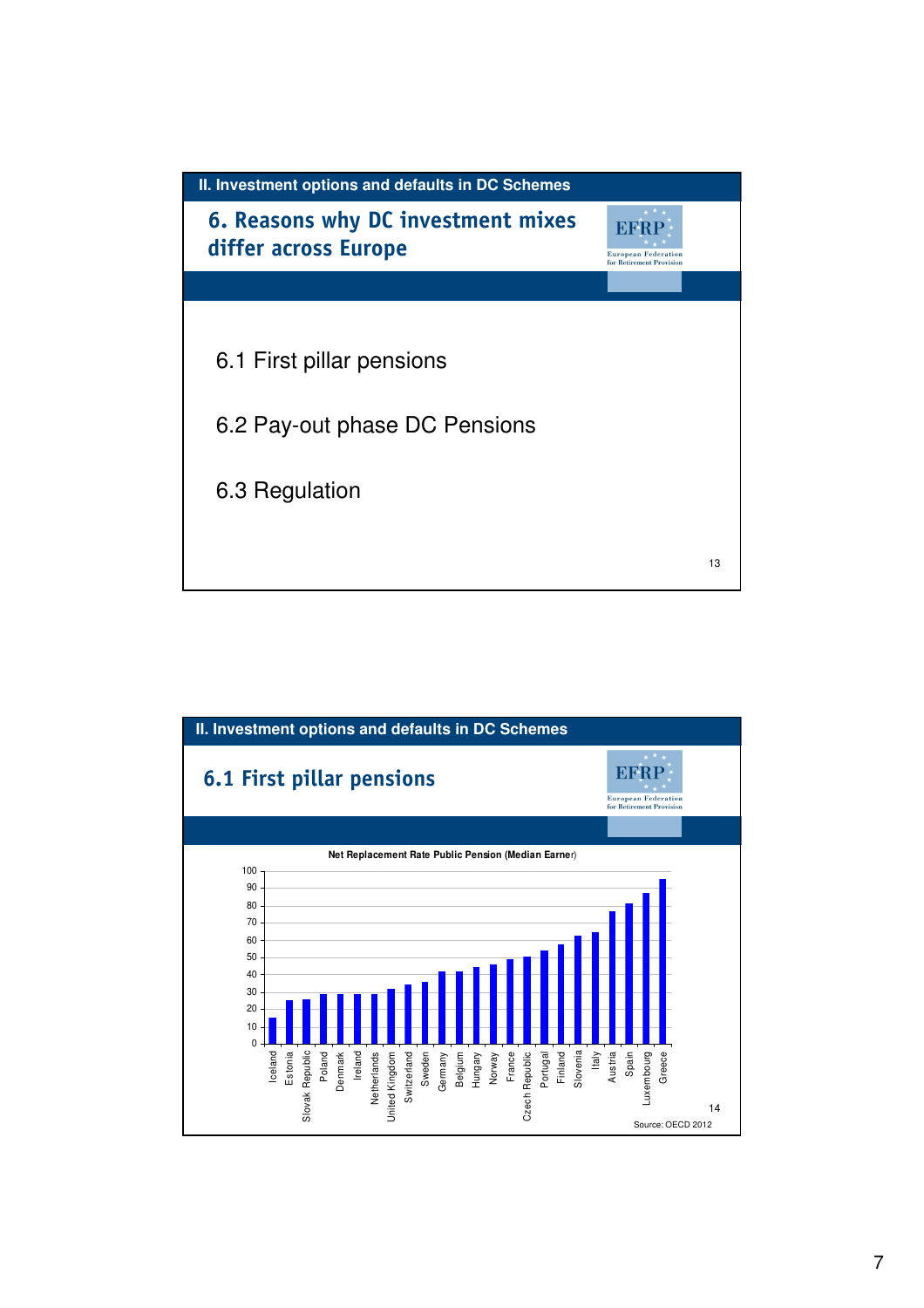

| II. Investment options and defaults in DC Schemes                                                                                            |                                                        |
|----------------------------------------------------------------------------------------------------------------------------------------------|--------------------------------------------------------|
| 6.3 Regulation: mandatory guarantees<br>in some Member States                                                                                | <b>European Federation</b><br>for Retirement Provision |
|                                                                                                                                              |                                                        |
| Minimum return guarantees<br>$\bullet$<br>- Austria<br>- France (Article 83 group insurance)<br>- Romania<br>- Germany<br>- Italy<br>Belgium |                                                        |
| Minimum guarantee relative to the market average<br>$\bullet$<br>- Bulgaria<br>- Poland<br>16                                                |                                                        |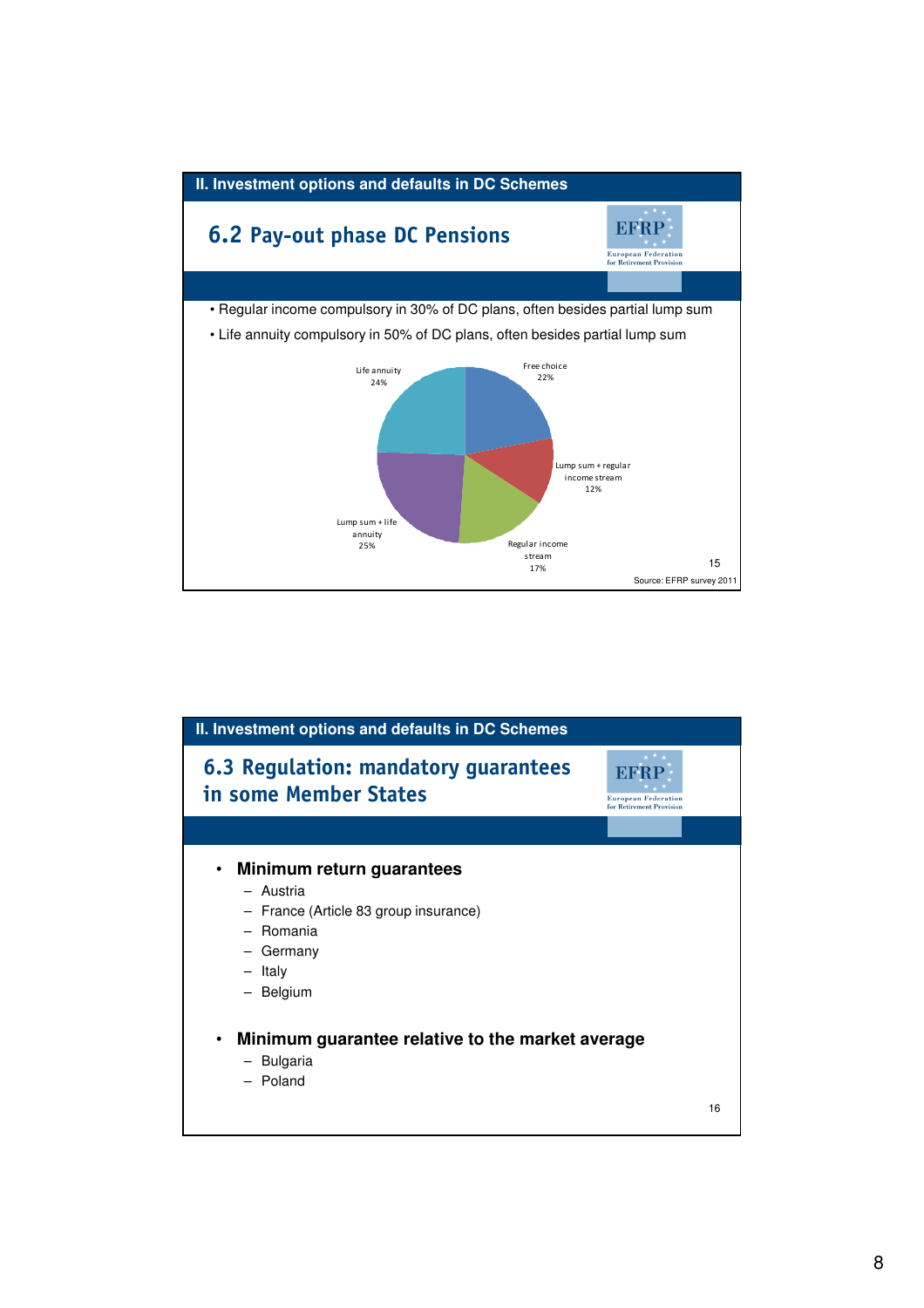

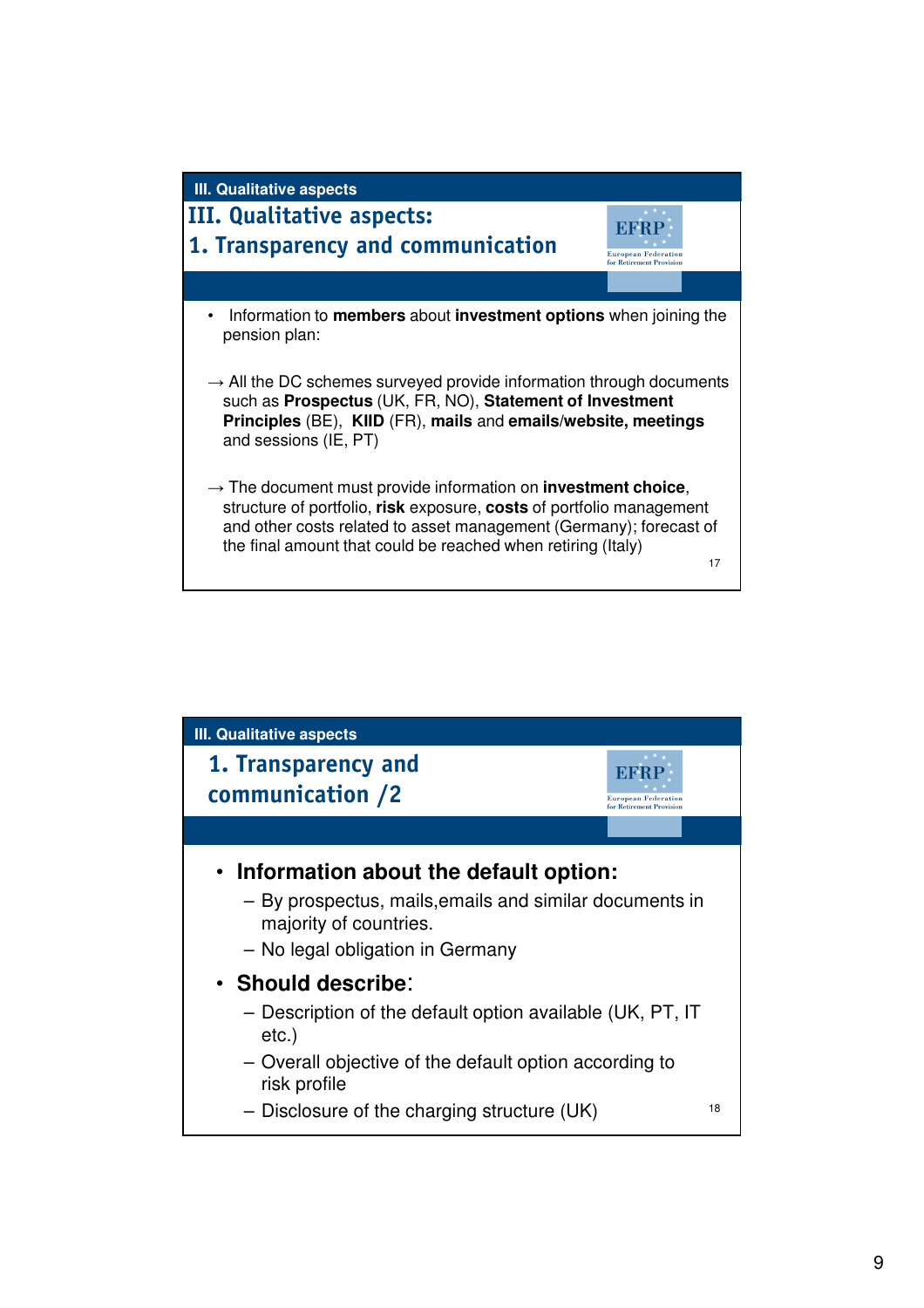

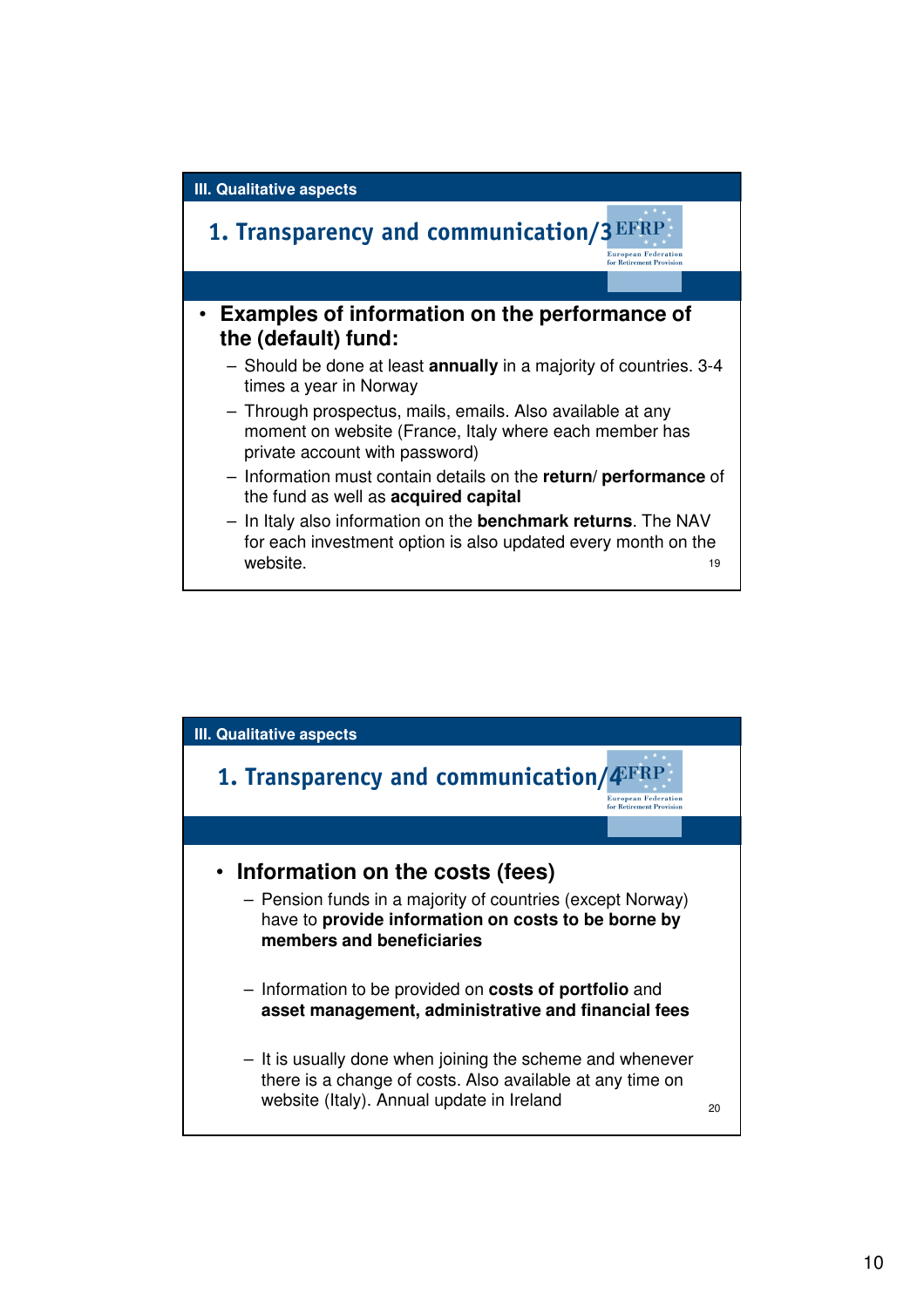

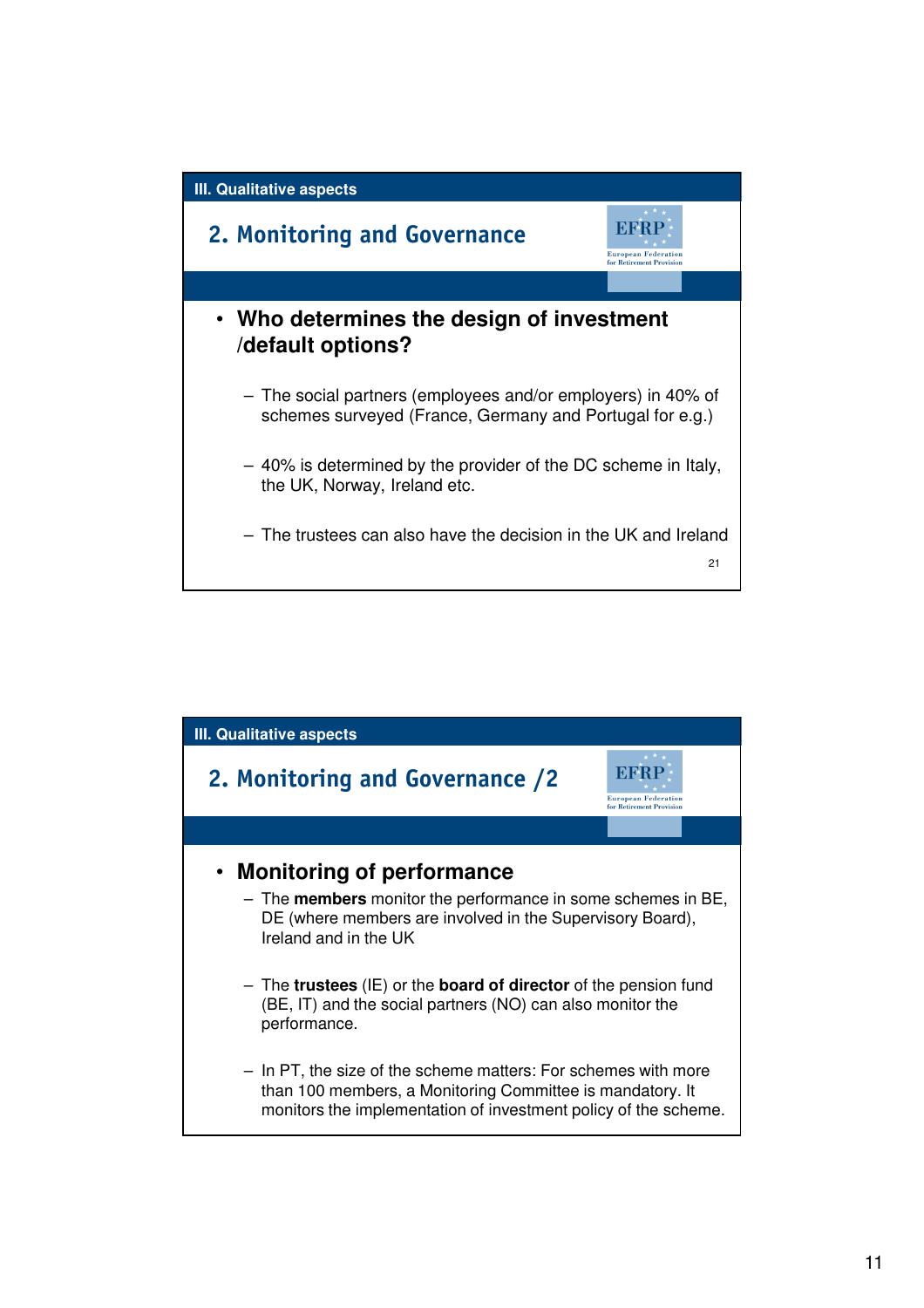

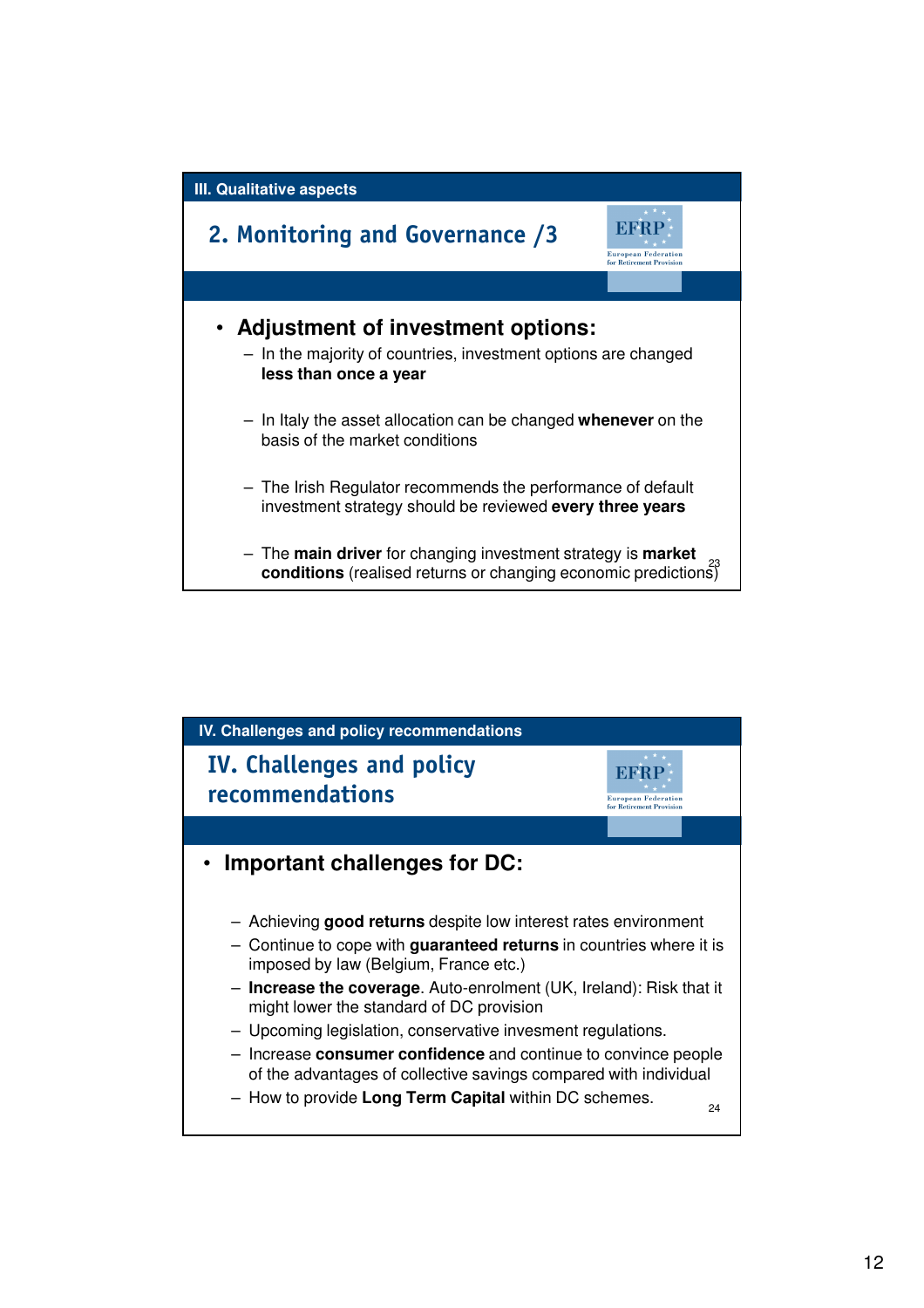